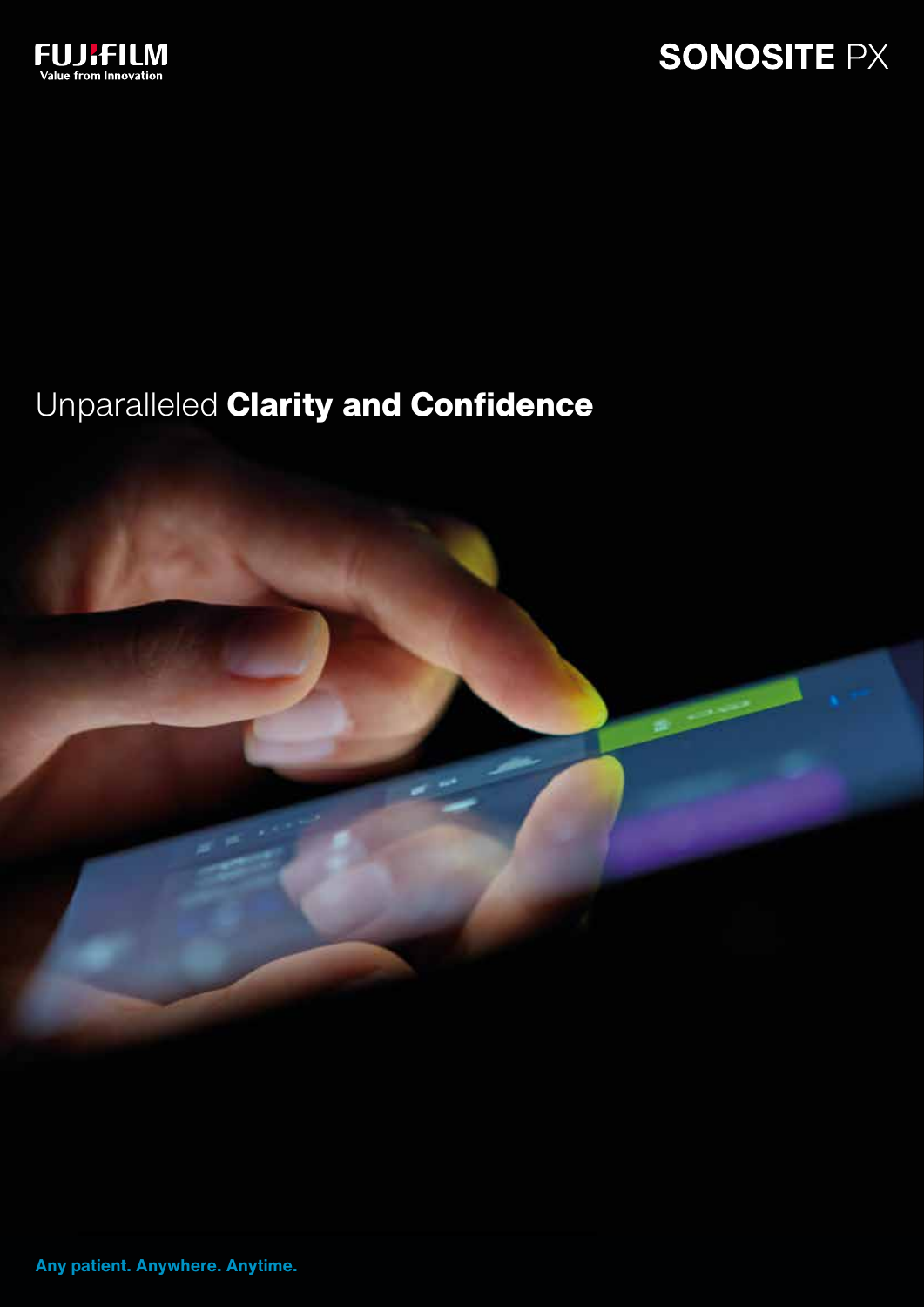**This isn't just our most advanced point-of-care ultrasound solution ever, it's YOURS.**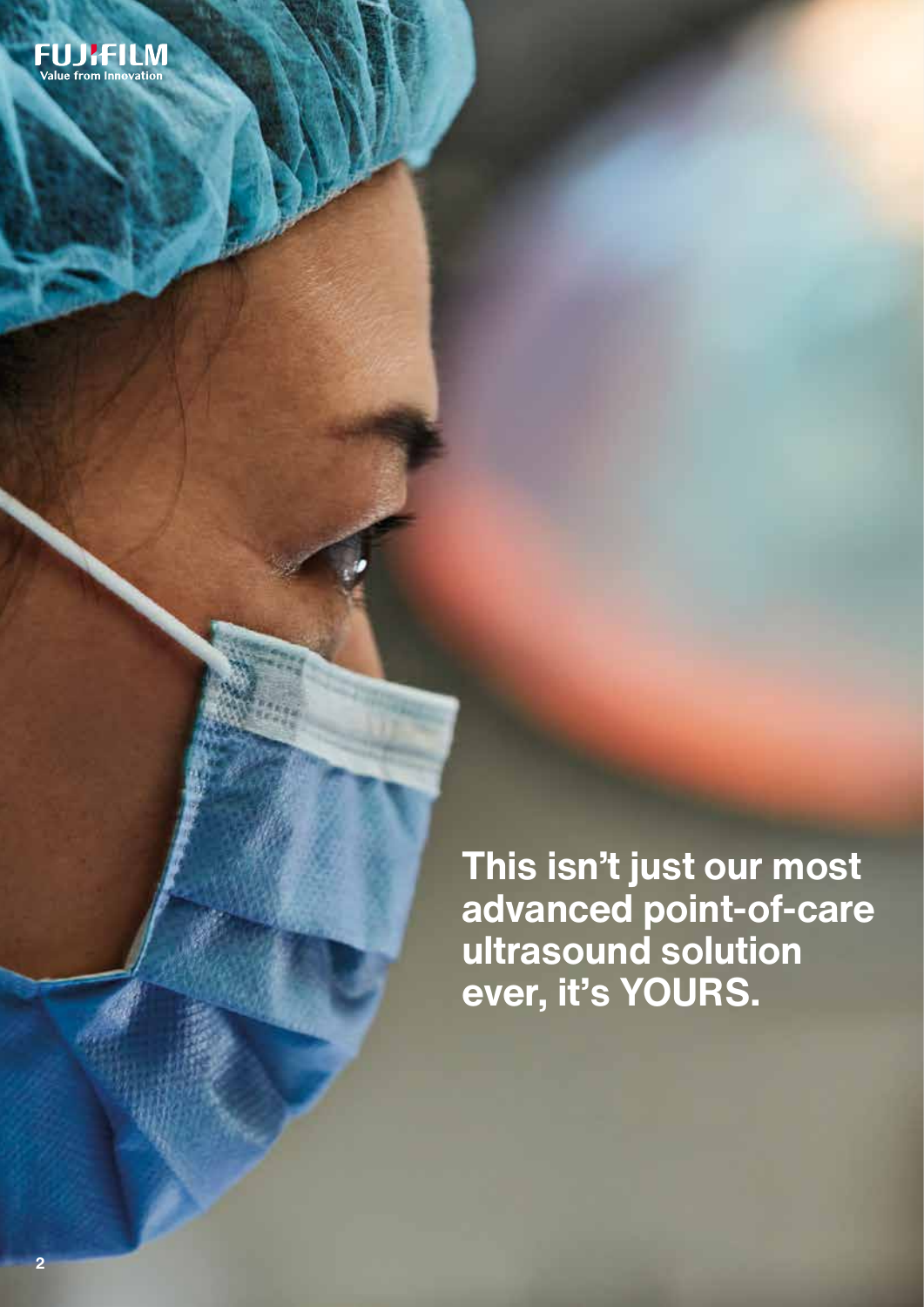# See More. Do More. Sonosite PX

### Unparalleled Clarity and Confidence

Inspired, informed, and improved by thousands of hours working side-by-side with clinicians on the front lines of medicine, Sonosite PX point-of-care ultrasound system delivers the most advanced image clarity Fujifilm Sonosite has ever offered, to give clinicians an unparalleled level of confidence for diagnostic and procedural applications.

**This isn't just our most advanced point-of-care ultrasound solution ever, it's YOURS.**



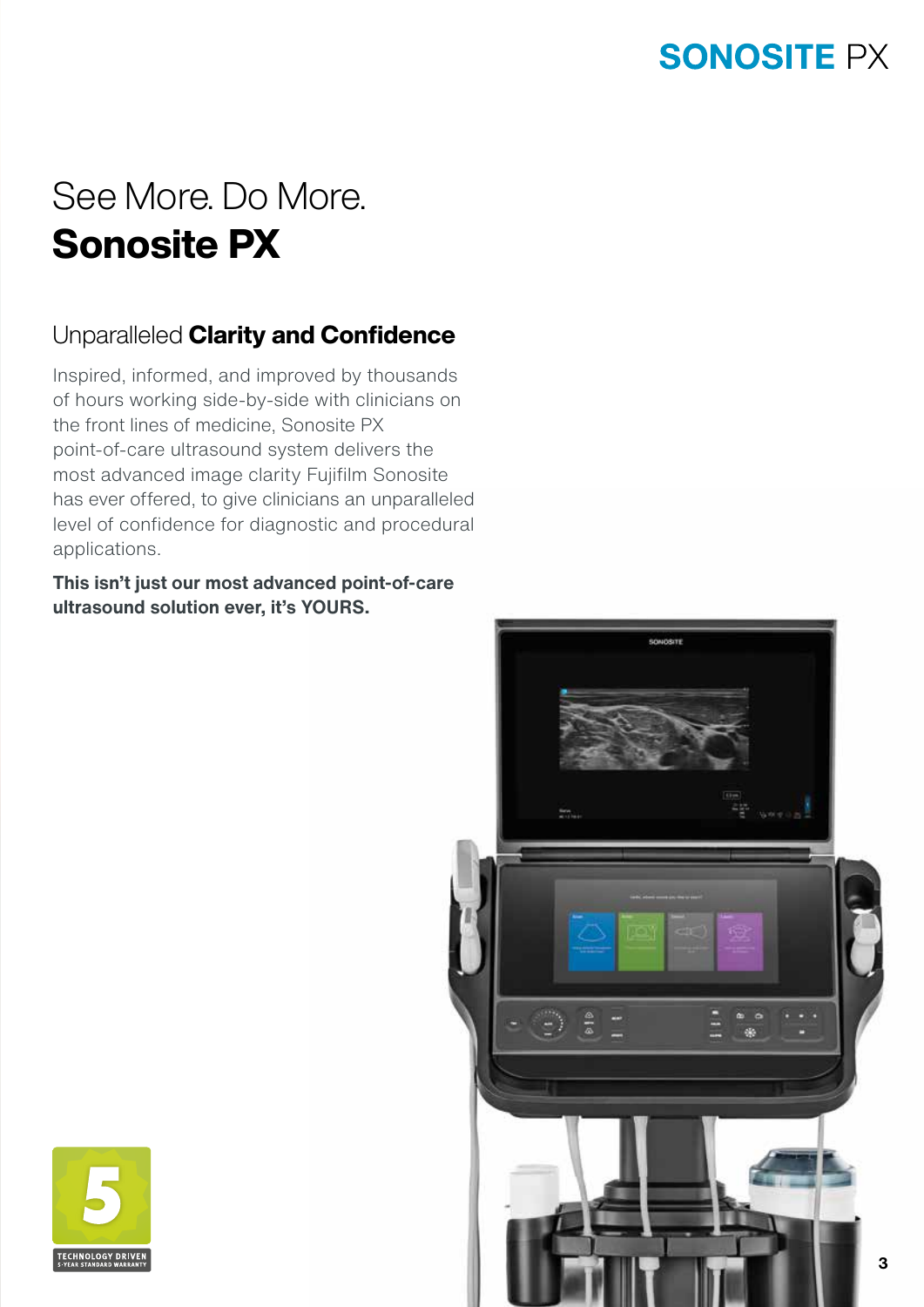

### Designed for the Human Touch

The human touch is crucial when it comes to point-of-care ultrasound. That's why Sonosite PX has been designed around every detail for the way clinicians work and deliver care.

#### **Touch and Physical Controls**

Intuitive touch panel and physical buttons for quick access to the most-used controls. Unique raised buttons allow clinicians to make adjustments via feel. Sonosite PX can be operated with gloves and a sterile drape.

#### **Workflow Efficiency Features**

The streamlined user interface improves workflow, allowing clinicians to find controls quickly with fewer touches. Exam types are optimised with most-needed annotations and calculations.









### Get Closer at the Point of Care

We listened and listened some more, working with clinicians across the globe. Sonosite PX was created and inspired by the way they need to deliver care, wherever they deliver it.

#### **Adaptable Positioning**

Adaptable horizontal to vertical work surface allows clinicians to adjust Sonosite PX for optimal bedside ergonomics and bring it closer to the bedside.\*

#### **Closer Access**

The low-profile wheelbase fits under most beds for closer access, especially important while operating the system across the bed. Front and side levers simplify height adjustments.

**Adjustable Height** System height can be raised or lowered for a wide range of users.

**Adaptable Positioning**

Work surface adapts from horizontal to vertical with a push or pull of the handle.



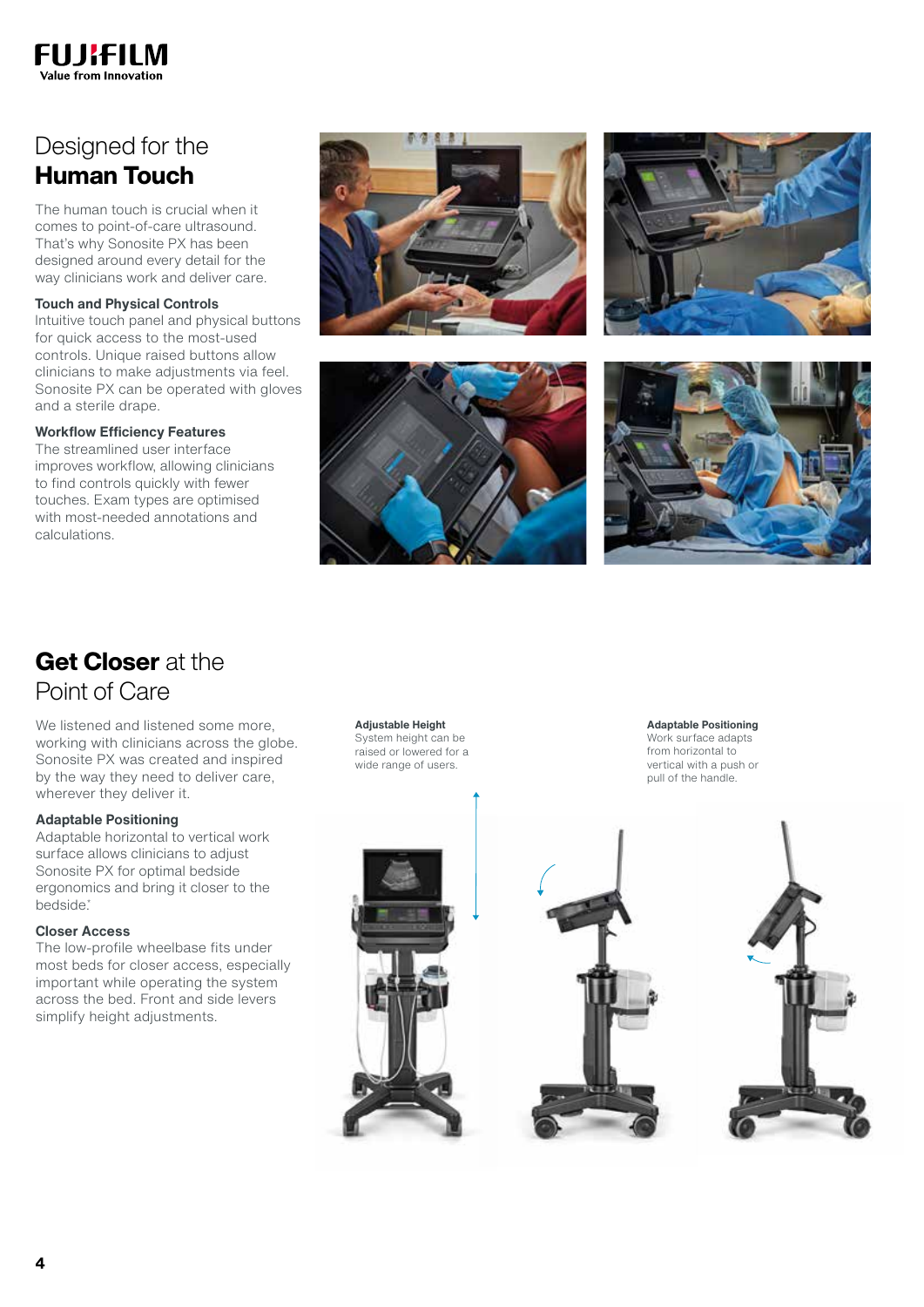### A Whole New Vision of Vision

Sonosite PX point-of-care ultrasound solution delivers the most advanced image clarity Sonosite has ever offered, aided by a new family of transducers, proprietary speckle reduction technology, and improved colour performance.

#### **Nerve Blocks**

BONDSITE

o

**A** ę.

ade<br>Canton<br>Calabra na

Better visualise sonographic landmarks when precision and accuracy is paramount during complex blocks.

#### **Cardiac Assessments**

Effectively assess cardiac function with optimal frame rates, improved sensitivity, and an enhanced colour map.

#### **Musculoskeletal Exams**

See anatomy details accurately in small joints such as fingers to better identify the tell-tale signs of inflammation.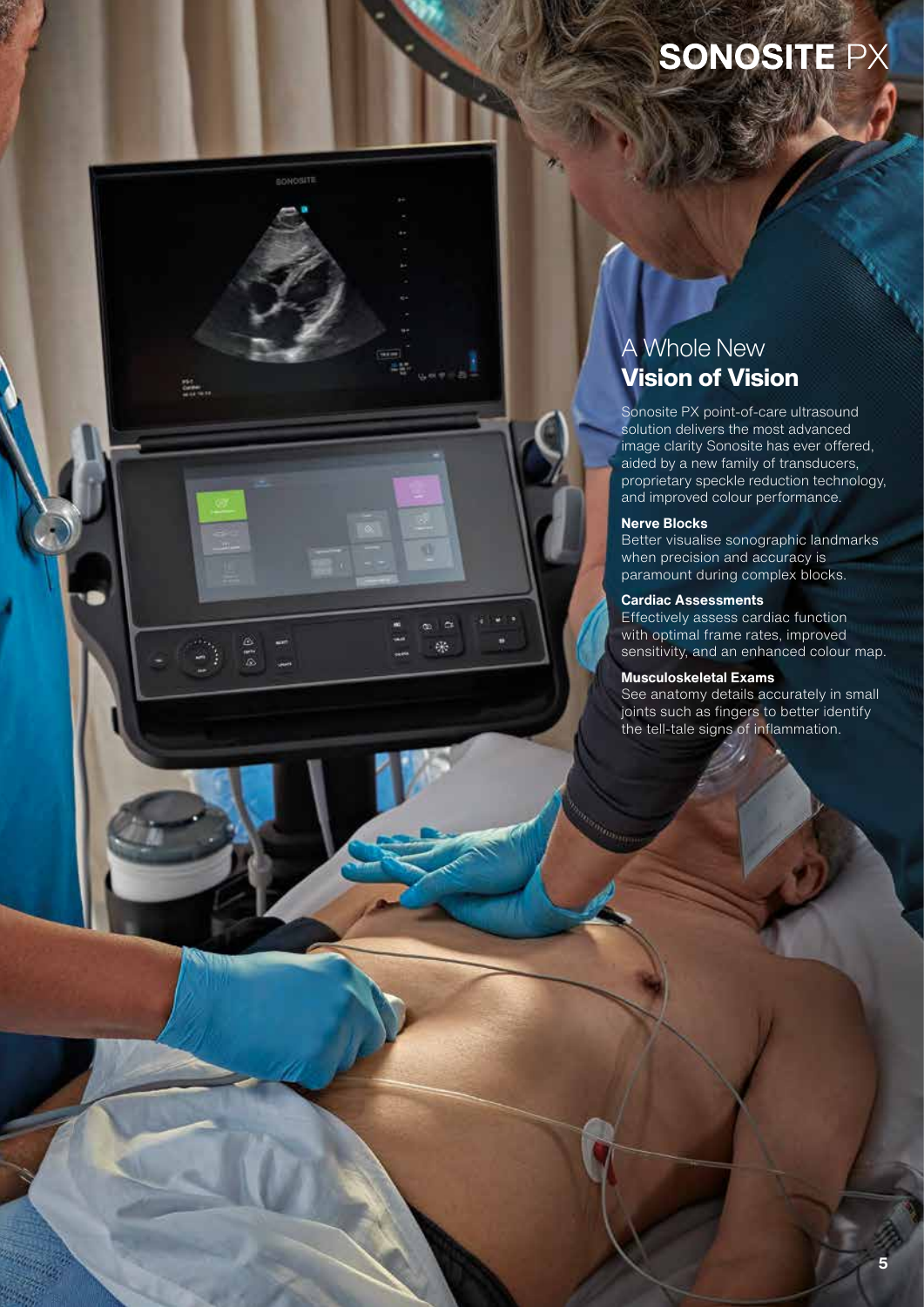

### Environment Inspired

### Optimised for the way you move. The way you think.

The agile, small footprint Sonosite PX stand offers maneuverability and dedicated features to keep your system organised and stocked with the essentials.

#### **Data Management and Connectivity**

Wifi, Ethernet port, 1080p digital video output compatible with 1080p displays, (4) USB 2.0 ports, (2) USB 3.0 ports, (1) dedicated USB port for optional printer.†

#### **Durable Transducer Holders**

Integrated holders (no more cups) for simplified clean up and ease of use.

#### **Triple Transducer Connect**

Three transducer ports so your most-used transducers are at the ready with the touch of a button.

#### **Versatile Storage Solutions**

The flexible storage system adapts to left or right side needs—gel holder, wipes holder, storage bin, and lockable drawer to secure supplies.

#### **Cord Management**

Power cords are confined within the column to help prevent tangles.

#### **Cable Management System**

Cable catcher and hooks help prevent tangled transducer cables. Even at the lowest stand height, cables are less likely to drag on the floor.

#### **Low-Profile Wheeled Base**

The low-profile wheel base helps position the system close to the bedside.



#### **Peripheral Accessories**

#### **Barcode Scanner**

Save time by automatically linking patient data to the ultrasound scan. English only, where available.

#### **Barcode Expressions**

Auto-populate physician ID and patient information with customised software for your Sonosite Barcode Scanner. English only, where available.

#### **Medical Grade Printer**

Add the optional Black and White Printer to print ultrasound studies.

#### **Needle Guide Starter Kits**

Improve positioning to help guide needles to an exact target on the first attempt.

#### **PowerPark Cordless Charging Station**

Dock the system in a central location while the battery charges for cord-free use. Cord-free use eliminates power cords dragging on the floor, risking contamination. No power cords to clean and disinfect.



#### **Integrate Medical Informatics**

Sonosite Synchronicity™ workflow manager supports seamless credentialing, quality assurance, and billing. Compile data from all connected point-of-care ultrasound systems into a central location.



#### **Guide Needles Precisely**

Auto Steep Needle Profiling helps in-plane needle visualisation from multiple angles with one system interaction. The clinician simply advances the needle at the angle optimal to reach the target.



#### **Education at Your Fingertips**

Sonosite is dedicated to clinician education. More than 150 scan-along education tutorials are onboard for COVID-19, diagnosis, procedures, pathology, and system and transducer use.



#### **Rest Assured with Data Security**

Sonosite PX includes robust security features to keep patient information safe and networks secure. The system meets FIPS199, FIPS200, and NIST 800-53.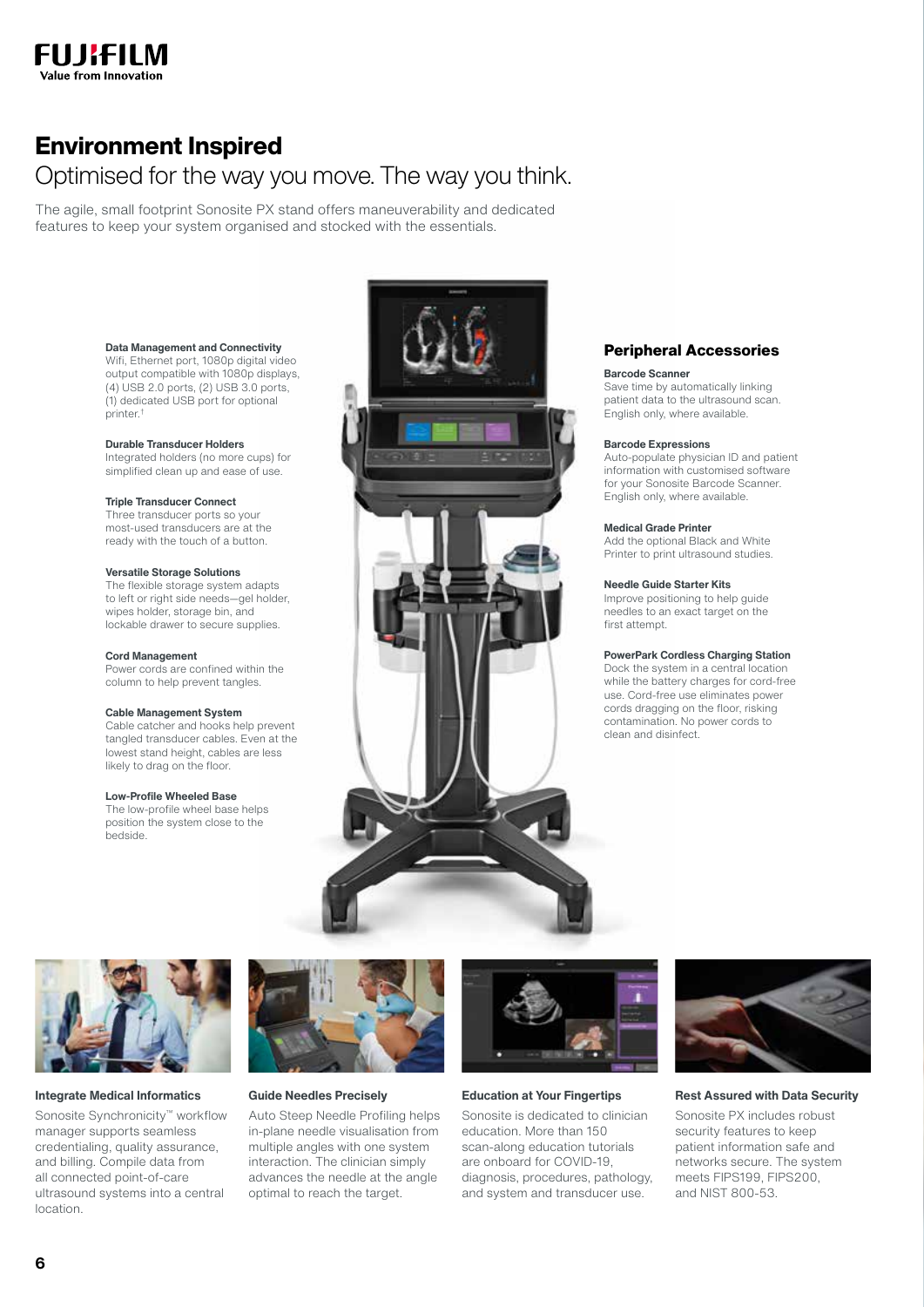### Scan with Confidence

Sonosite designs, manufactures, and tests transducers in-house. Our transducers aren't only durable, they're also made for superior imaging in the most demanding environments.

- IPX7 rated for immersion\*\*
- Drop-tested to 1 metre
- Sonosite-manufactured transducers are covered by a Sonosite 5-year standard warranty



**C5-1** l **5-1 MHz Curved Scan Depth:** 30 cm

**Exam Types:**  Abdomen, Gynaecology, Lung, Nerve, Musculoskeletal, Early Obstetrics. Obstetrics, Spine



**IC10-3** l **10-3 MHz Curved Scan Depth:** 15 cm

**Exam Types:**  Gynaecology, Early Obstetrics, **Obstetrics** 



L19-5 **19–5 MHz Linear Scan Depth:** 6 cm

**Exam Types:**  Arterial, Lung, Musculoskeletal, Nerve, Ophthalmic, PIV, Superficial, Venous

#### **Optional Needle Guide Starter Kit**

Variable angle, in-plane guide Multiple-depth transverse, out-of-plane guide Disposable in-plane guide





**L12-3** l **12-3 MHz Linear Scan Depth:** 9 cm

**Exam Types:**  Arterial, Breast, Carotid, Lung, Musculoskeletal, Nerve, Ophthalmic, Superficial, Venous



**L15–4** l **15-4 MHz Linear Scan Depth:** 6 cm

**Exam Types:**  Arterial, Breast, Carotid, Musculoskeletal, Nerve, Superficial, Venous



**P5-1 5-1 MHz Phased Scan Depth:** 35 cm

**Exam Types:**  Abdomen, Cardiac, Focused Cardiac, Lung, Obstetrics, Orbital, **Transcranial** Doppler (TCD)



 $e^{-1}$